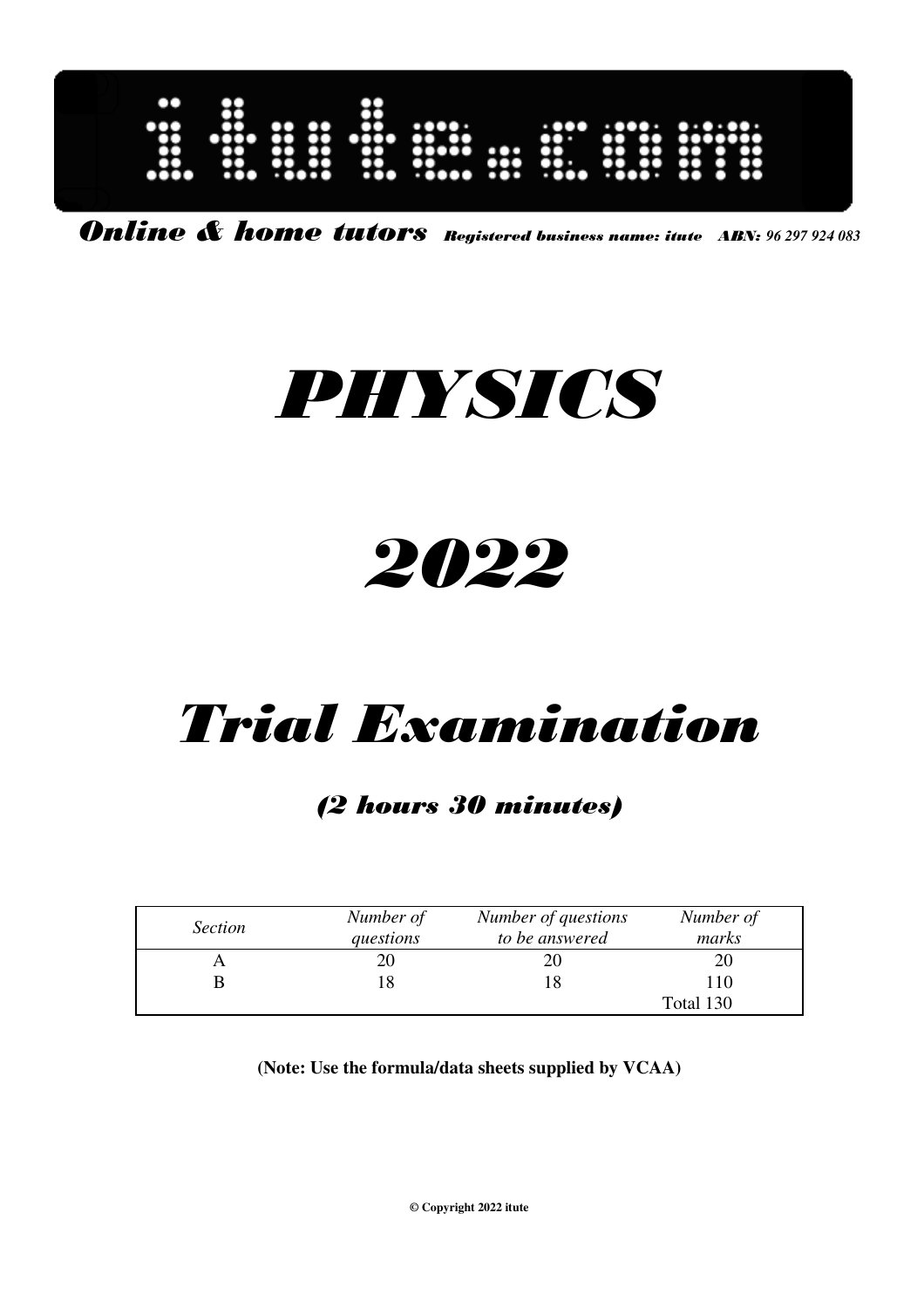# **SECTION A –20 Multiple-choice questions (20 marks)**

**Instructions for Section A**  Answer **all** questions in this section. Choose the response that is **correct** or that **best answers** the question. A correct answer scores 1; an incorrect answer scores 0. Marks will **not** be deducted for incorrect answers. No marks will be given if more than one answer is completed for any question. Unless otherwise indicated, the diagrams are **not** drawn to scale. Take the value of *g* to be 9.80 N kg<sup>-1</sup>.

#### **Question 1**

An electron moves in a circular path (centred at *O*) as shown in the following diagram. The magnetic field causing the motion of the electron is

- A. uniform and directed into the page
- B. radial and directed from *O* (a) and *O*
- $\mathcal{C}$ C. radial and directed towards *O*
- D. circular and centred at *O*

#### **Question 2**

Let  $R_E$  be the radius of planet Earth. The gravitational field of the Earth at  $R_E$  above its surface is  $g_a$ .

When the gravitational field is 4  $\frac{g_a}{f}$ , the distance above its surface is

- A.  $5R_E$
- B.  $4R_E$
- C.  $3R_E$
- D. 2 $R$ <sub>E</sub>

#### **Question 3**

Electric current flows into the page in each of two parallel long straight wires A and B as shown in the diagram. The direction of the magnetic force on wire B is

A. vertically upwards

| B. to the left   |     |           |
|------------------|-----|-----------|
|                  | A B |           |
| C. into the page | ⊗   | $\otimes$ |
|                  |     |           |

D. none of the above

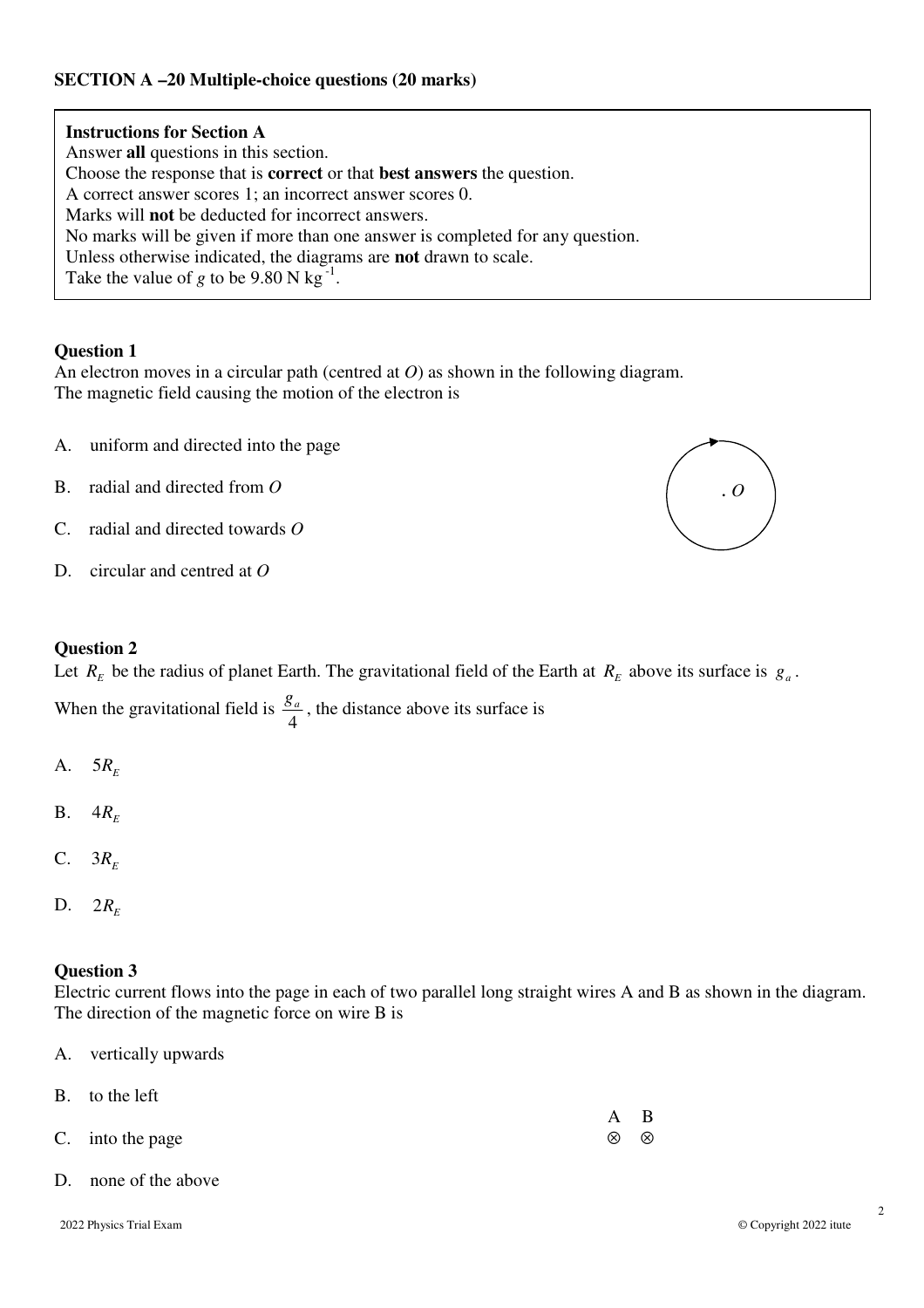Energy ( $\times 10^6$  J) required bringing a 1 kg mass from the surface of the Earth to an altitude of 1 Earth radius is closest to

- A. 60
- B. 53
- C. 46
- D. 38

#### *The following information is for Questions 5 and 6*

Two parallel light rays *A* and *B* ( $\lambda$  = 700 nm) hit a rectangular transparent block at *X* and *Z* respectively. Ray *A* continues inside the block, reflects at the opposite side at *Y*, finally exits the block at *Z* and combines with reflected Ray *B*. The refractive index of the block is 1.5.



## **Question 5**

The critical angle for total internal reflection is closest to

- A. 37°
- B. 42°
- C. 47°
- D. 52°

#### **Question 6**

Destructive interference occurs when Ray *A* and Ray *B* combine. The possible distance *XY* (in nm) is closest to

- A. 200
- B. 350
- C. 525
- D. 600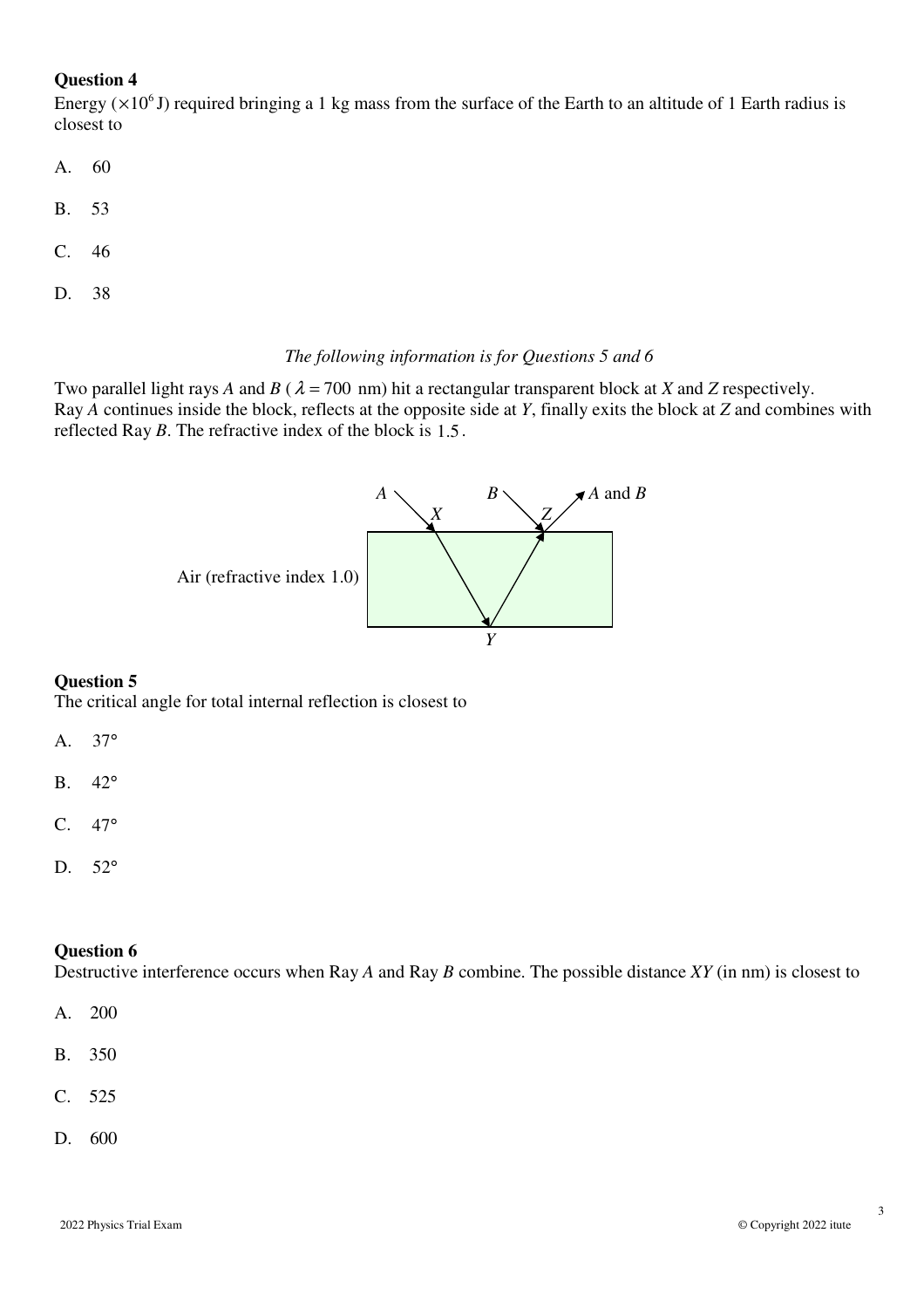A satellite has an orbital radius of *R* and a period of *T* . When its orbital radius is doubled, its period is closest to

- A. 2.3T
- B. 2.8T
- C. π*T*
- D. 5.3 *T*

#### **Question 8**

The mass measurements (in grams) of four samples are: 34.23, 0.0030, 100.0 and 10.070. The total mass (in grams) of the four samples is closest to

- A. 144.3030
- B. 144.303
- C. 144.3
- D. 144

## *The following information is for Questions 9 and 10*

A 100 kg crate slides at constant velocity down a plane inclined at 30° to the horizontal.

#### **Question 9**

The reaction force (N) of the plane on the crate is closest to

- A. 980
- B. 849
- C. 500
- D. 490

#### **Question 10**

Due to friction, the crate exerts on the inclined plane a force of

- A. 980 N
- B. 849 N
- C. 500 N
- D. 490 N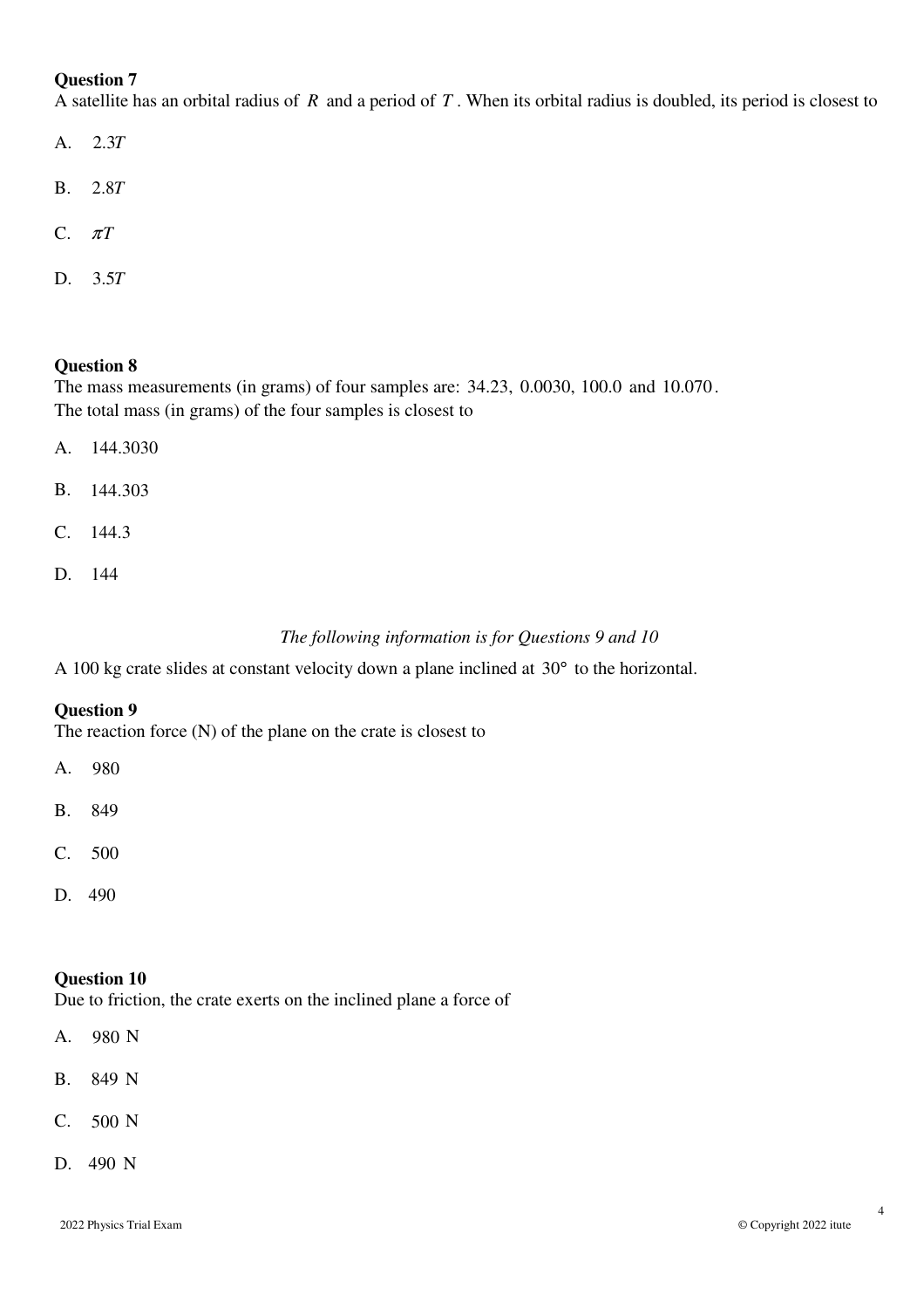Consider the three frames of reference: (I) a descending lift coming to a stop, (II) a geostationary satellite, and (III) a train climbing up a straight sloping track at increasing speed. Newton's First Law **holds** in

- A. (I) and (II) only
- B. (II) and (III) only
- C. (I) and (III) only
- D. none of the three frames of reference

## **Question 12**

Spaceship A and Spaceship B travel side by side passing Earth at  $0.8c$ . A clock on Spaceship A advances 60 seconds as observed by a traveler in Spaceship A. The durations (in seconds) measured by an observer in Spaceship B and by an observer on Earth are respectively

- A. 60 and 60
- B. 60 and 75
- C. 60 and 100
- D. 75 and 60

## **Question 13**

The time taken to travel a distance of  $98.5 \text{ m} \pm 0.2\%$  is  $20.3 \pm 0.1 \text{s}$ . The average speed (in m  $s^{-1}$ ) is best represented by

- A.  $4.85 \pm 0.04$
- B.  $4.852 \pm 0.7\%$
- C.  $4.852 \pm 0.034$
- D.  $4.8522 \pm 0.7\%$

#### **Question 14**

A stretched string has a length of  $0.45$  m. A standing wave is formed in the stretched string. The vibrating string produces a sound wave in the air.

The sound wave in the air has a wavelength of  $2.0 \text{ m}$  and a speed of  $336 \text{ ms}^{-1}$ . A possible wavelength (cm) of the standing wave in the stretched string is closest to

- A. 200
- B. 100
- C. 50
- D. 30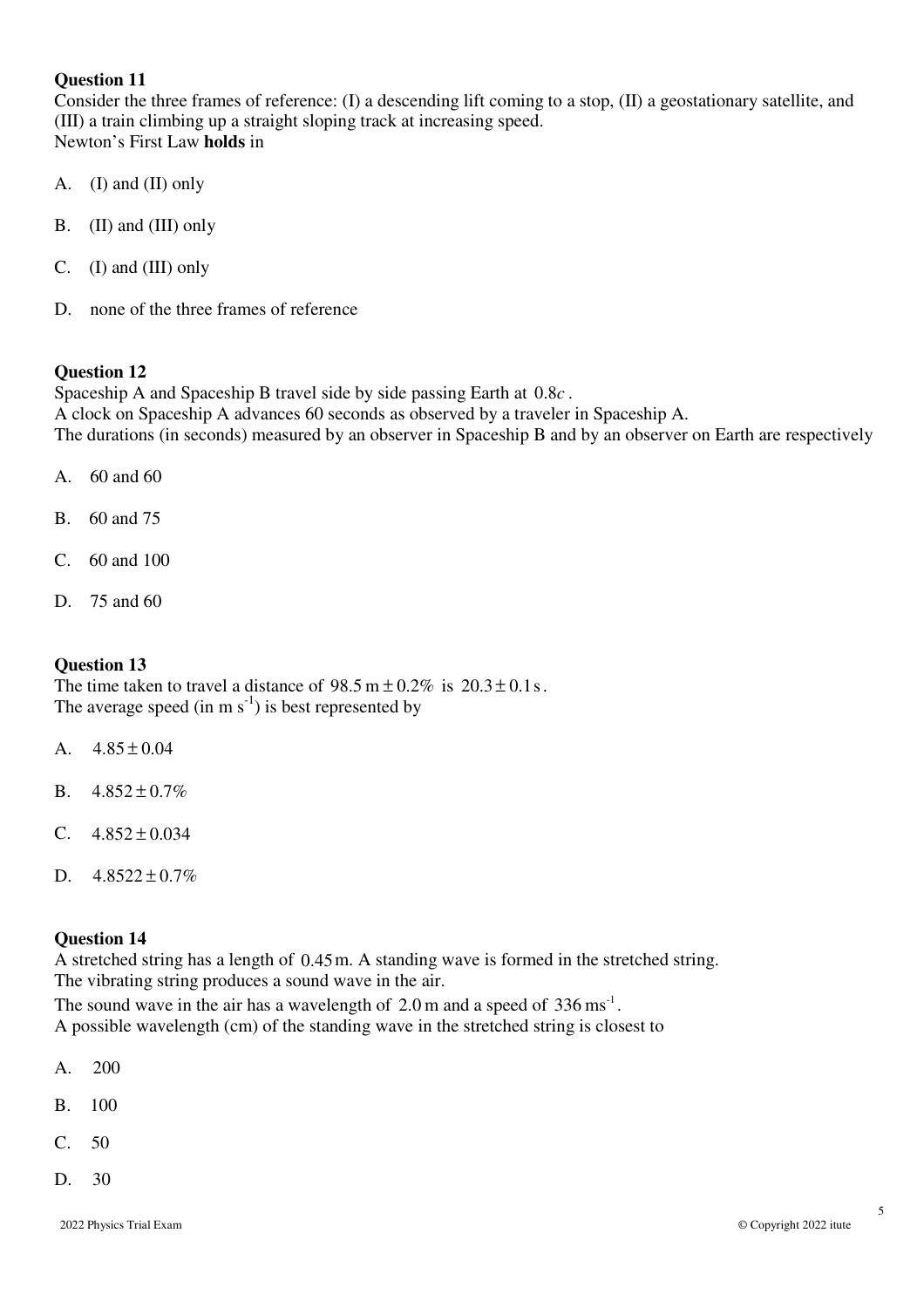A basket ball is initially thrown horizontally to the right in a school gymnasium. During its flight to the ground, its acceleration is best described as

- A.  $9.8 \text{ m s}^2$  vertically downwards
- B. less than 9.8 m  $s^2$  vertically downwards
- C. greater than 9.8 m  $s^2$  vertically downwards plus a component to the right
- D. less than 9.8 m  $s^{-2}$  vertically downwards plus a component to the left

#### **Question 16**

A person attempts a bungee jump through air. Maximum speed of the person occurs when

- A. air resistance on the person is at its maximum value
- B. air resistance on the person is at its minimum value
- C. air resistance and force of gravity on the person are equal
- D. force of gravity and force of the extended bungee cord on the person are equal

#### **Question 17**

The dual nature of light can **best** be demonstrated by

- A. diffraction of light experiment
- B. single photon double slit experiment
- C. single electron double slit experiment
- D. photoelectric effect experiment

#### **Question 18**

Quantised energy levels of a hydrogen atom can be explained by

- A. absorption/emission spectra
- B. single electron diffraction experiment
- C. De Broglie's idea of matter wave
- D. dispersion of light experiment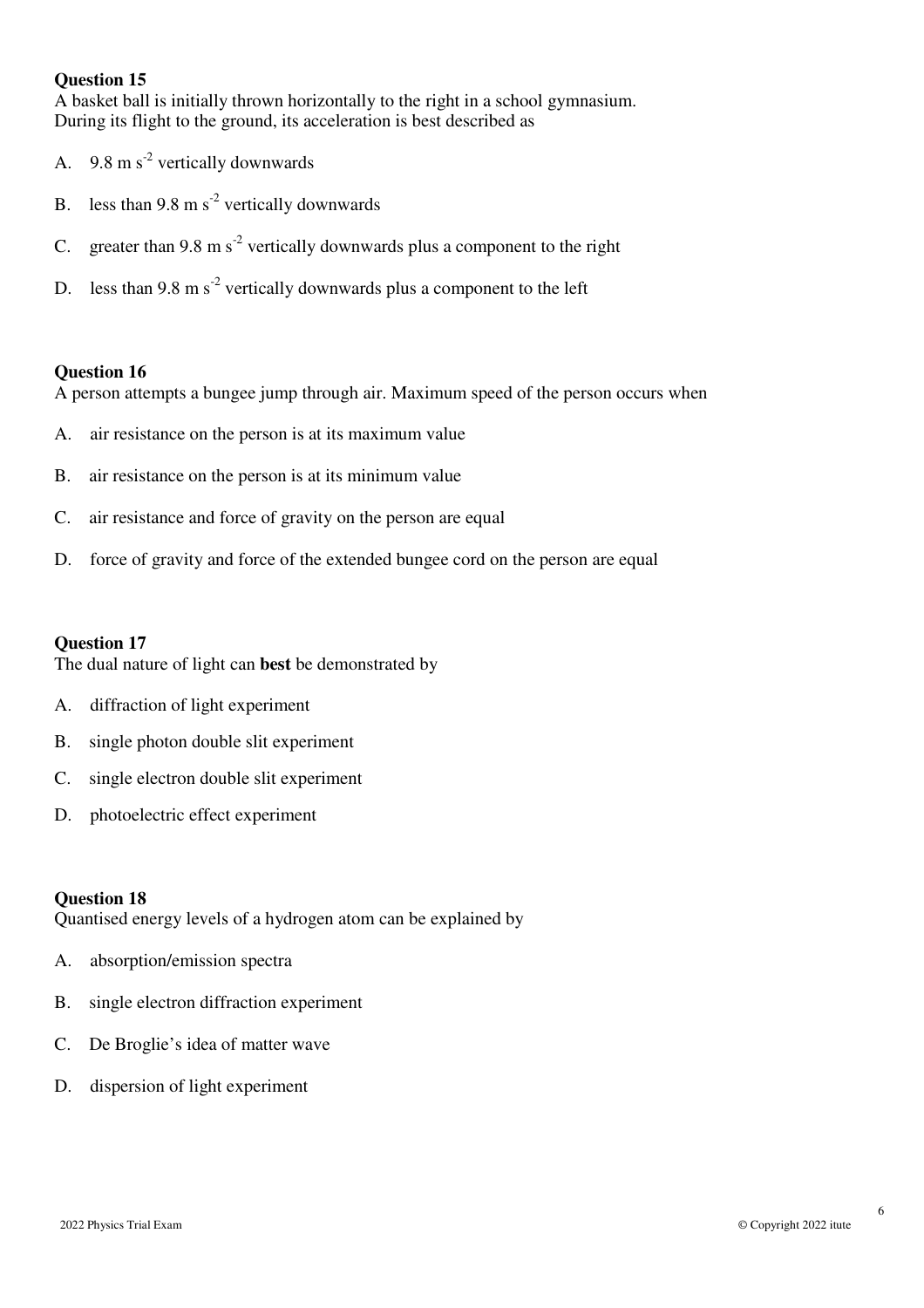The sky appears blue on a clear day. This phenomenon is best explained by

- A. refraction of light
- B. diffraction of light
- C. polarization of light
- D. interference of light

#### **Question 20**

In a photoelectric effect experiment, electrons are emitted when light is directed at a metal (one of the electrodes) inside a photocell.

The emitted electrons have a range of kinetic energy. The range of kinetic energy can be determined by

- A. varying the accelerating voltage
- B. varying the retarding voltage
- C. changing the intensity of light
- D. changing the frequency of light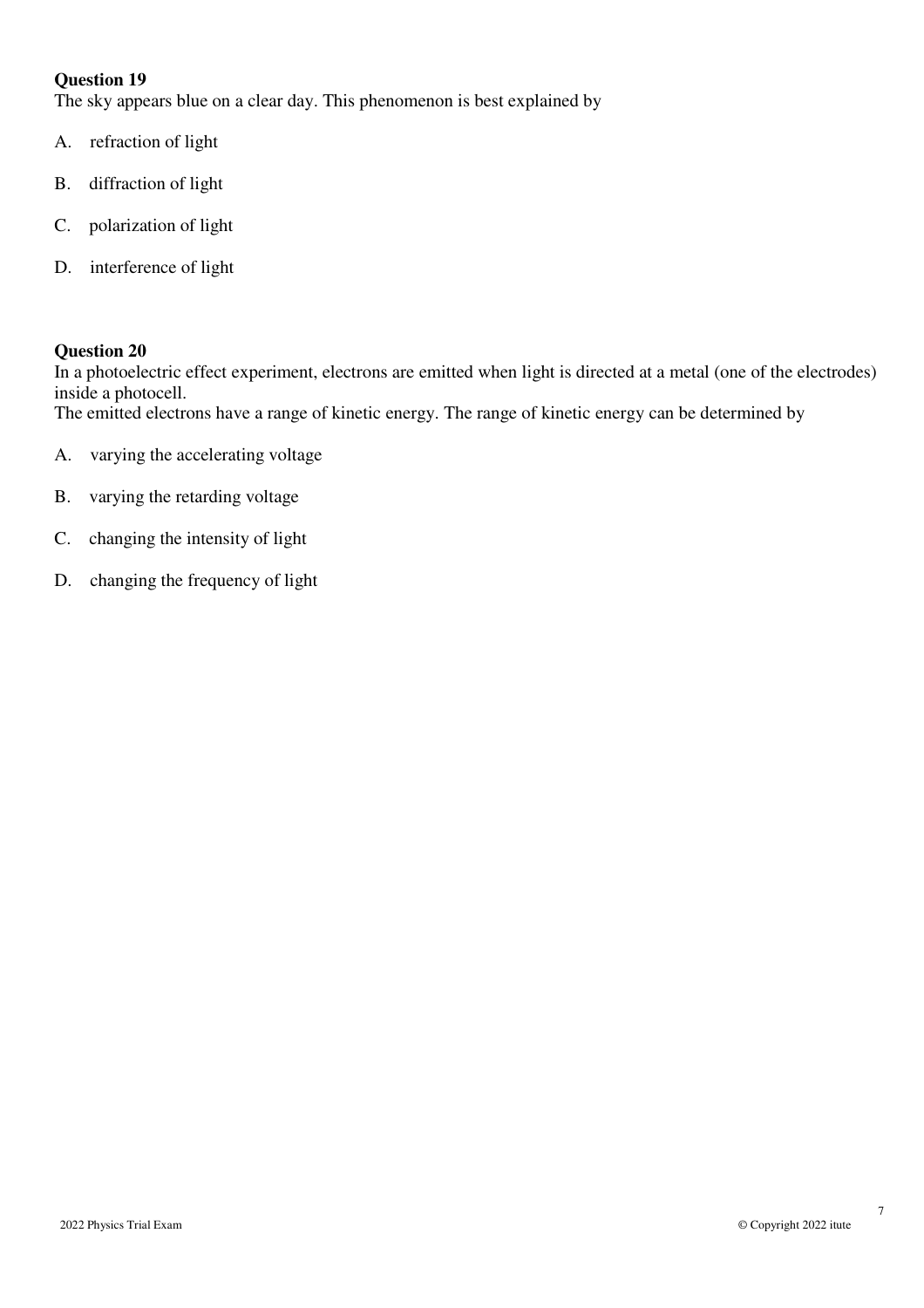#### **SECTION B**

#### **Instructions for Section B**

Answer **all** questions in this section.

Where an answer box is provided, write your final answer in the box.

If an answer box has a unit printed in it, give your answer in that unit.

In questions where more than one mark is available, appropriate working **must** be shown.

Unless otherwise indicated, the diagrams are **not** drawn to scale.

Take the value of *g* to be 9.8 N kg<sup>-1</sup> or 9.8 m s<sup>-2</sup>.

#### **Question 1** (15 marks)

The following diagram shows a uniform and static magnetic field of 1.5 T directed into the page.

A light globe of resistance  $0.50 \Omega$  is connected to the terminals *P* and *Q* of a rectangular coil of 50 turns of enameled copper wire. The coil has negligible resistance.

The side lengths of the rectangular coil are 60 cm and 20 cm.

The coil is completely inside the magnetic field **initially**. It is pulled to the left at  $0.10 \text{ m s}^{-1}$ .

The diagram below shows the position of the rectangular coil at time  $t = 0$ .

Consider the emf induced **only** by the rectangular coil.

 $\mathbf{\times}$  $X$   $X$   $X$   $X$   $X$   $X$  $\times\hspace{0.1cm} \times \hspace{0.1cm} \times \hspace{0.1cm} \times \hspace{0.1cm} \times \hspace{0.1cm} \times \hspace{0.1cm} \times \hspace{0.1cm} \times \hspace{0.1cm} \times \hspace{0.1cm} \times \hspace{0.1cm} \hspace{0.1cm} \hspace{0.1cm} \hspace{0.1cm} \hspace{0.1cm} \hspace{0.1cm} \hspace{0.1cm} \hspace{0.1cm} \hspace{0.1cm} \hspace{0.1cm} \hspace{0.1cm} \hspace{0.1cm} \hspace{0.1cm} \hs$  $\mathbf{\times}$  $\overline{\mathbf{x}}$  20 cm  $10 \text{ cm}$  60 cm

a. Calculate the maximum flux through the coil. 1 mark



b. Sketch an appropriate graph showing the magnetic flux (magnitude) through the rectangular coil of 50 turns of enameled copper wire for the first 10 seconds. Label the axes and show units.

4 marks

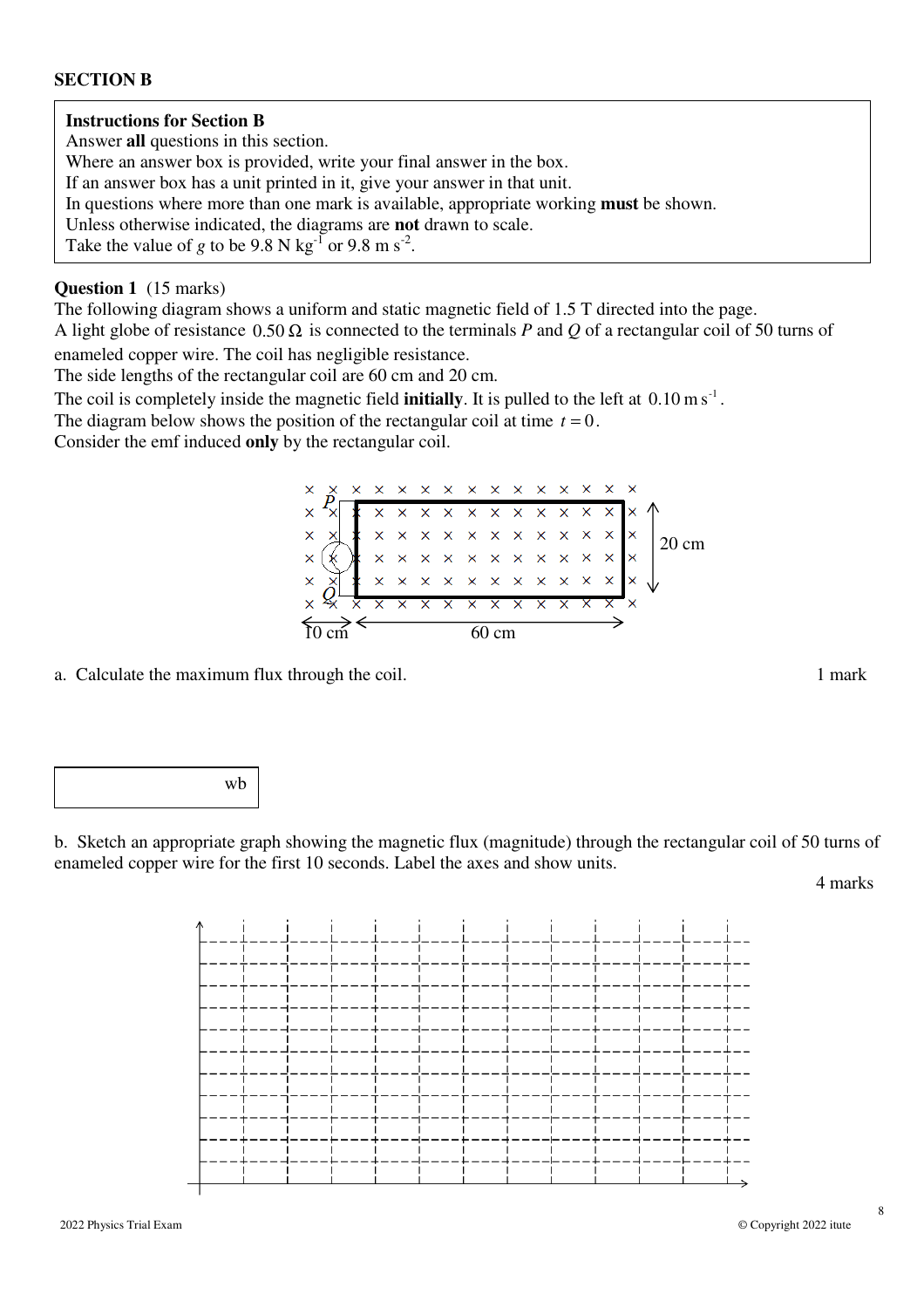d. Calculate the maximum power of the light globe. 1 mark

V

W

e. Determine the polarity of terminal *P* . Explain your answer. 2 marks

f. Describe and determine the force required to pull the coil to the left at  $0.10 \text{ m s}^{-1}$  during the first 10 seconds.

3 marks

N

g. Determine the amount of work done by the force in the first 5 seconds. 2 marks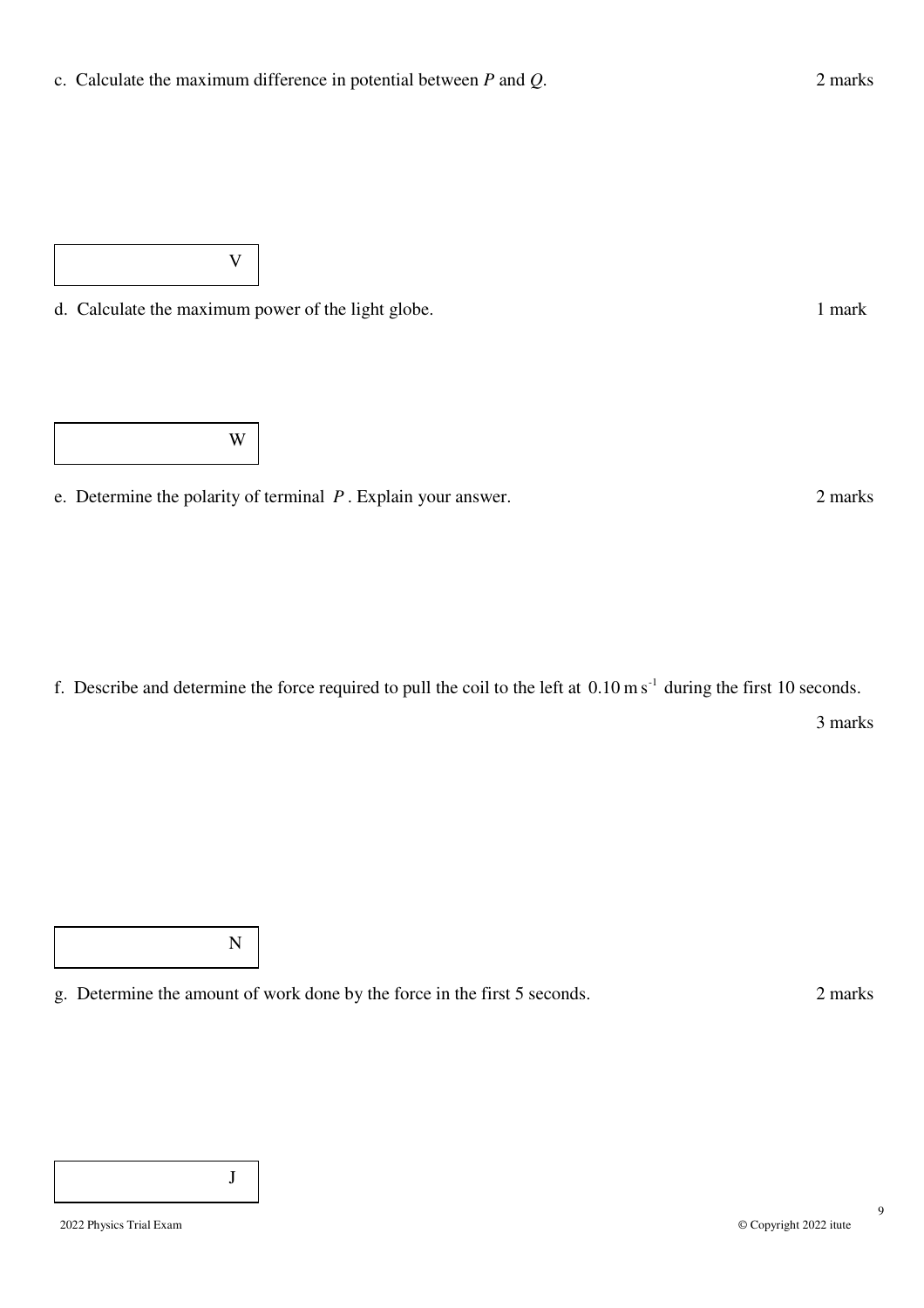#### **Question 2** (8 marks)

An enameled copper wire is bent into the shape as shown below. **Section** *RQ* **is continuous**. The rectangular loop has dimensions of 8 cm and 12 cm.



A magnet is placed just below the coils. *PQ* is the axis of rotation.



Assume that the magnet provides a magnetic field of 1.5 T at the lower side and decreasing gradually to 0.3 T at upper side when the loop is vertically orientated.

The arrows show the current flow in the coil when terminals *P* and *Q* are connected to a battery.

Assume that there is **zero** friction and air resistance on the moving parts.

Directions: up/down; left/right; into/out of the page; clockwise/anticlockwise

The coil is at rest initially.

a. Compare the direction and magnitude of the magnetic forces on the lower and upper sides of the vertically orientated loop.

3 marks

| Lower side |  | pper side |  |
|------------|--|-----------|--|
|------------|--|-----------|--|

b. When view from the left, describe and explain the motion of the coil. 3 marks

c. If there is some friction/air resistance on the moving parts, describe and explain the motion of the coil.

2 marks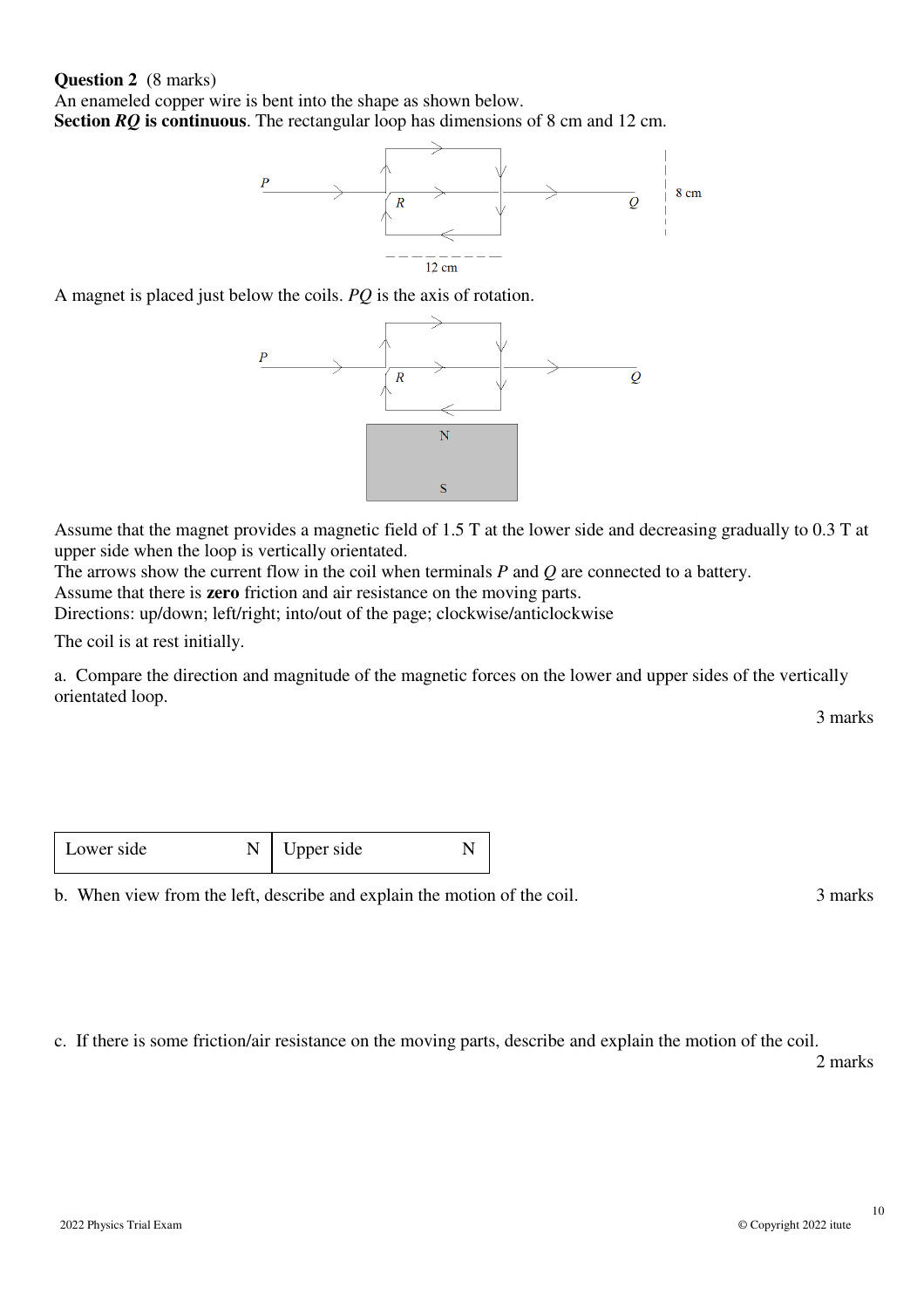#### **Question 3** (10 marks)

Person A of mass 65 kg is in a vertical circular rollercoaster ride.

The diagram below shows the person at the highest and lowest point of the ride. The rollercoaster is designed to have a maximum acceleration of  $2.2g$  ( $g = 9.8 \text{ m s}^2$ ). Assume that there is **zero** friction, air resistance and driving force on the carriage.



a. Determine the maximum speed of the carriage around the loop. 2 marks

 $m s<sup>-1</sup>$ 

b. Determine the maximum speed of the carriage at the highest point of the ride. 2 marks

 $m s^{-1}$ 

c. Describe and explain the experience of Person A in part b in terms of acceleration and reaction force on the person.

3 marks

Now Person B of mass 85 kg is in the vertical circular rollercoaster ride under the same conditions.

d. Describe and explain the experience of Person B at the highest point in terms of maximum speed, acceleration and reaction force on the person.

3 marks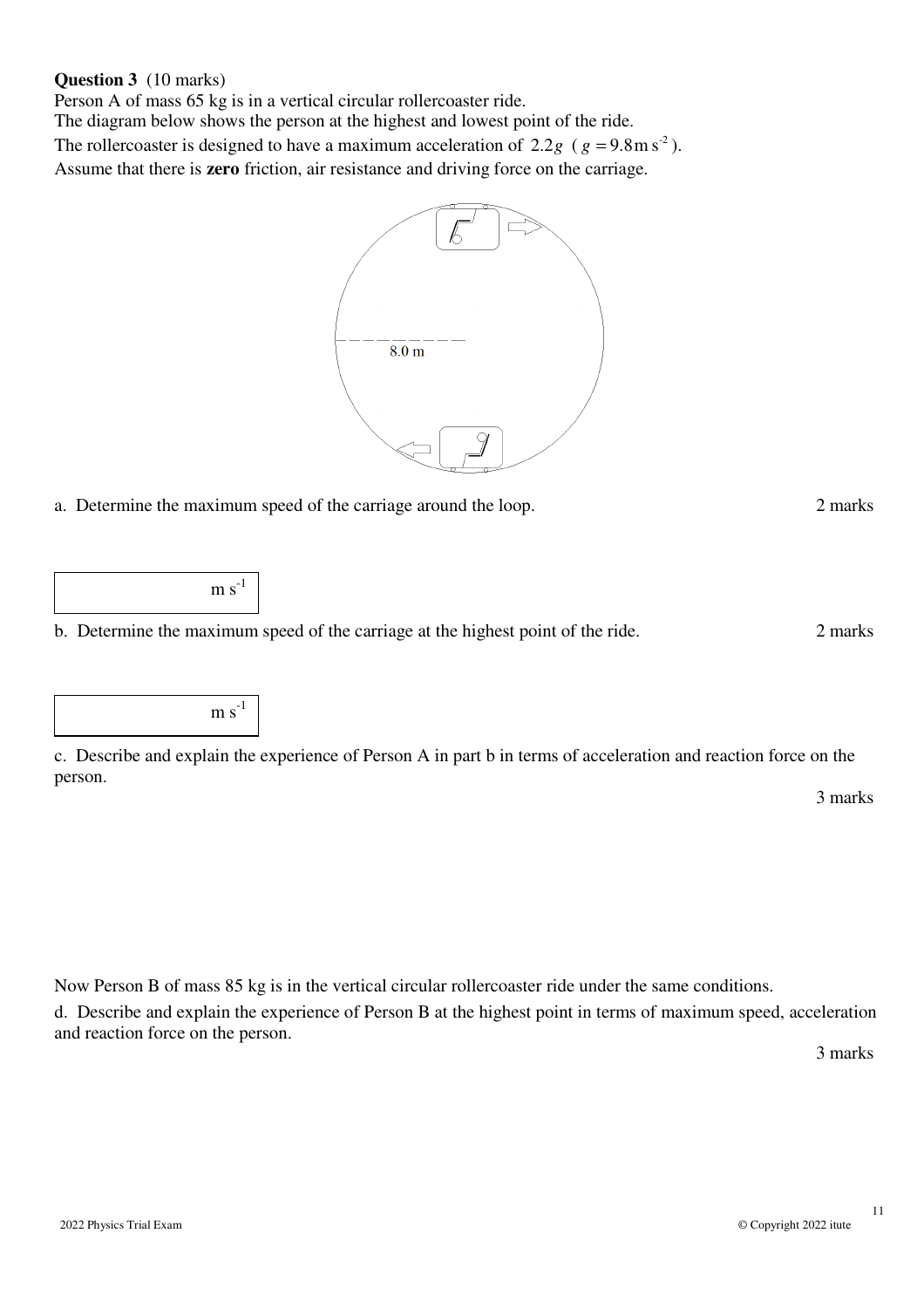#### **Question 4** (8 marks)

An electron is introduced into a laboratory vacuum chamber at the surface of Earth. A uniform electric field *E* and a uniform magnetic field *B* is maintained in the chamber to keep the particle moving in a horizontal straight line at a speed of  $1.5 \times 10^2$  m s<sup>-1</sup>. The electric field is directed upwards. Directions: up/down; left/right; into/out of the page

| a. Describe the directions of the uniform electric field $E$ . | 1 mark  |
|----------------------------------------------------------------|---------|
| b. Describe the direction of the uniform magnetic field $B$ .  | 1 mark  |
| c. Calculate the electric field strength required.             | 2 marks |

 $NC^{-1}$ 

d. Calculate the magnetic field strength required. 2 marks

T

Another imaginary charged particle of different *m* and *q* is used but the ratio *q m* remains the same. e. Discuss the changes if any to *E* and *B* necessary to keep the same speed and path of the particle. 2 marks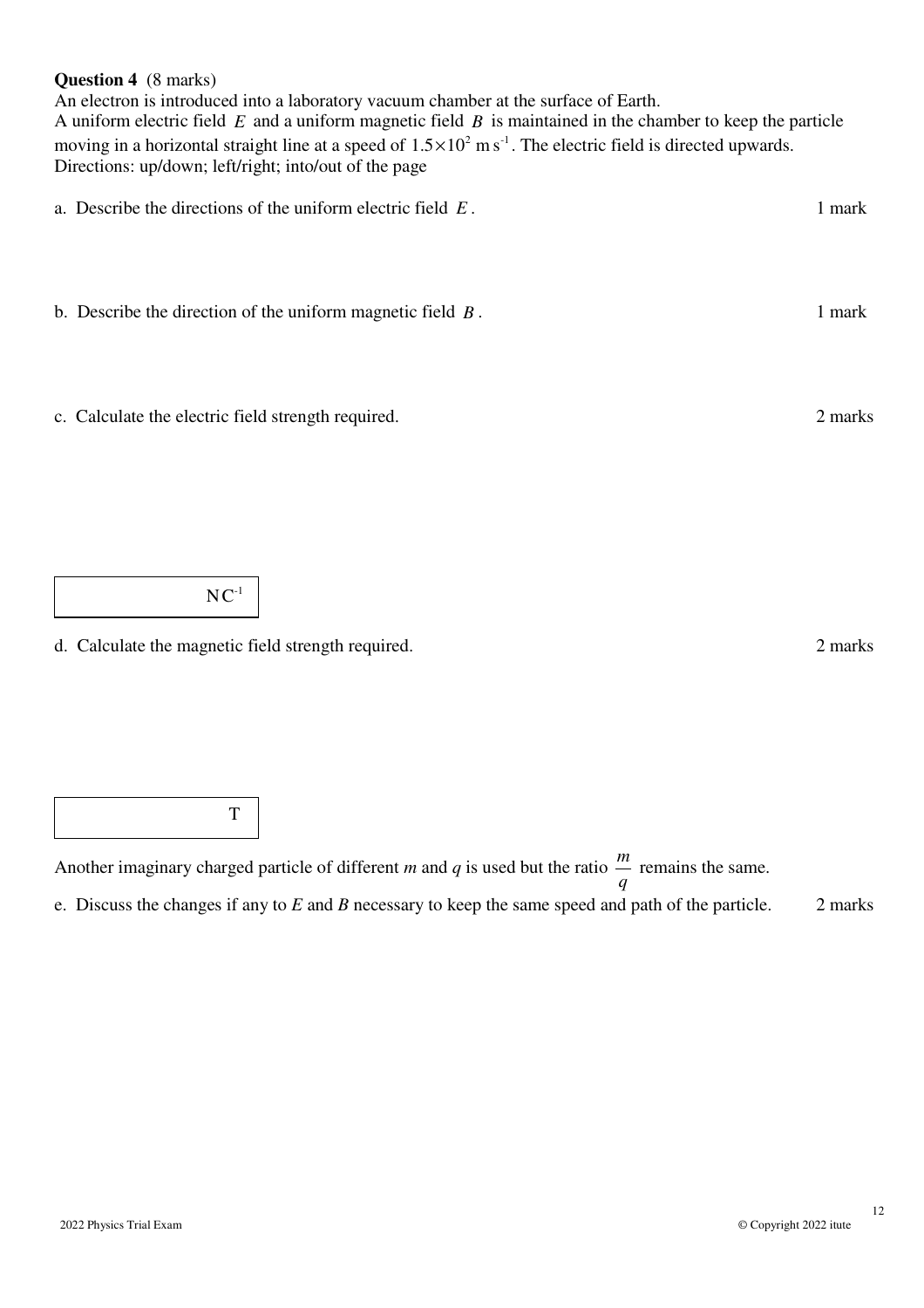#### **Question 5** (8 marks)

An elastic band has a natural length of 1.20 m. One end of the band is fastened to the ceiling.

Figure 1 shows the elastic band with a 1.00 kg mass attached to the other end. The mass is at rest and the stretched elastic band is 1.80 m long

The attached mass is **lifted vertically upwards** so that it is in contact with the ceiling as shown in Figure 2. The mass is then released. The elastic band follows Hooke's law.



a. Calculate the force constant *k* in Hooke's law  $F = kx$ . 1 mark

 $N m^{-1}$ 

b. Calculate the amount of work done in lifting the mass to the ceiling while it is attached to the band.

3 marks

J

The mass is released from its new position.

c. Show that the stretched band is closed to 3.14 m when the mass is at its lowest point. 2 marks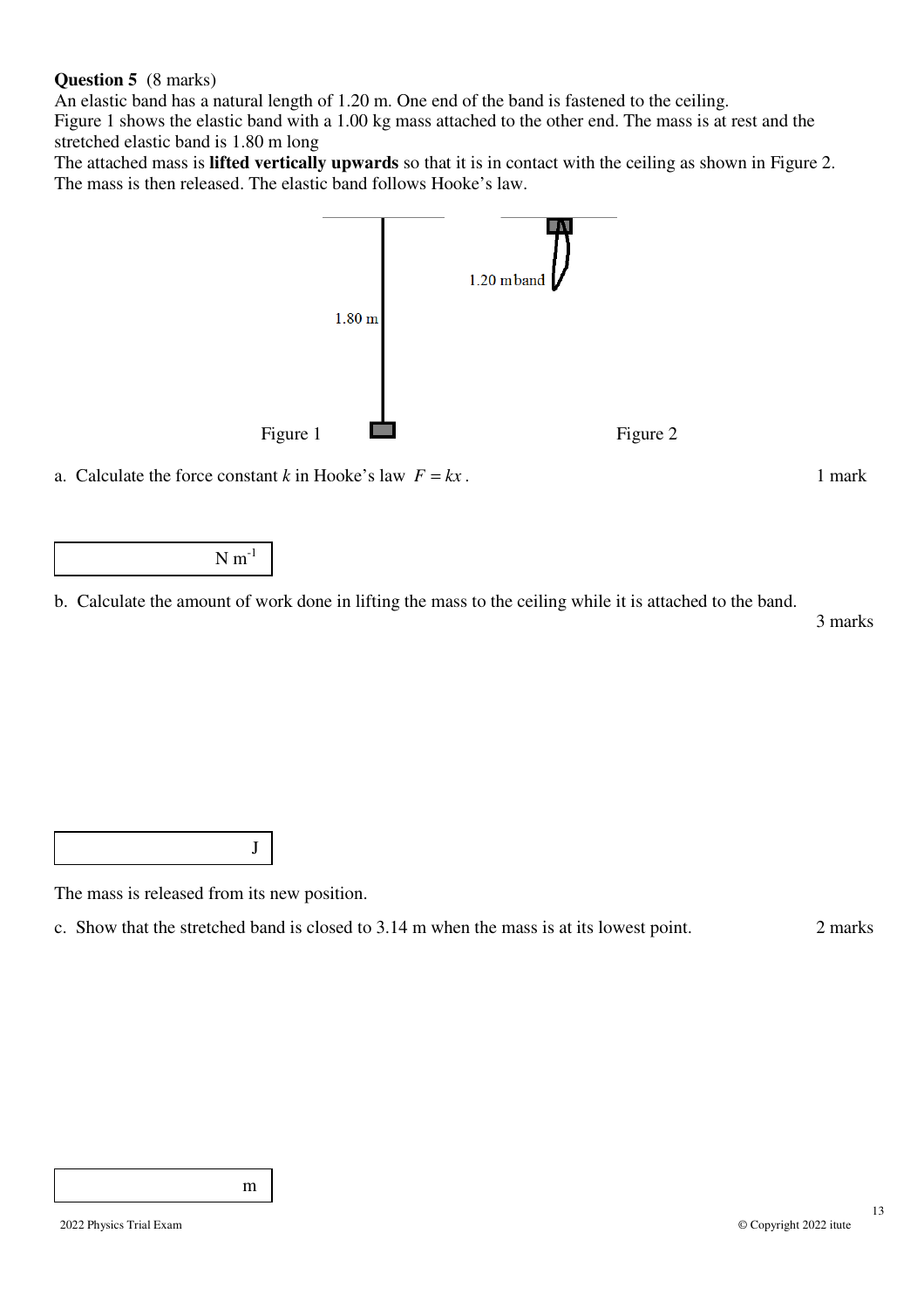

#### **Question 6** (7 marks)

An apple (0.25 kg) is suspended with a thread (assume zero mass).

A sharp needle (10.0 grams) is projected at a speed of 50  $\text{ms}^{-1}$  horizontally towards the apple. The needle travels a distance of 9.0 cm through the apple and exits the apple at 40 ms<sup>-1</sup>.



a. Show that the speed of the apple is  $0.40 \text{ ms}^{-1}$  immediately after the exit of the needle. 2 marks

b. Show that the average force on the apple is 50.0 N. 2 marks 2 marks

- c. State the source/nature of the average force on the apple. 1 mark
- d. Calculate the time taken for the needle to pass through the apple. 2 marks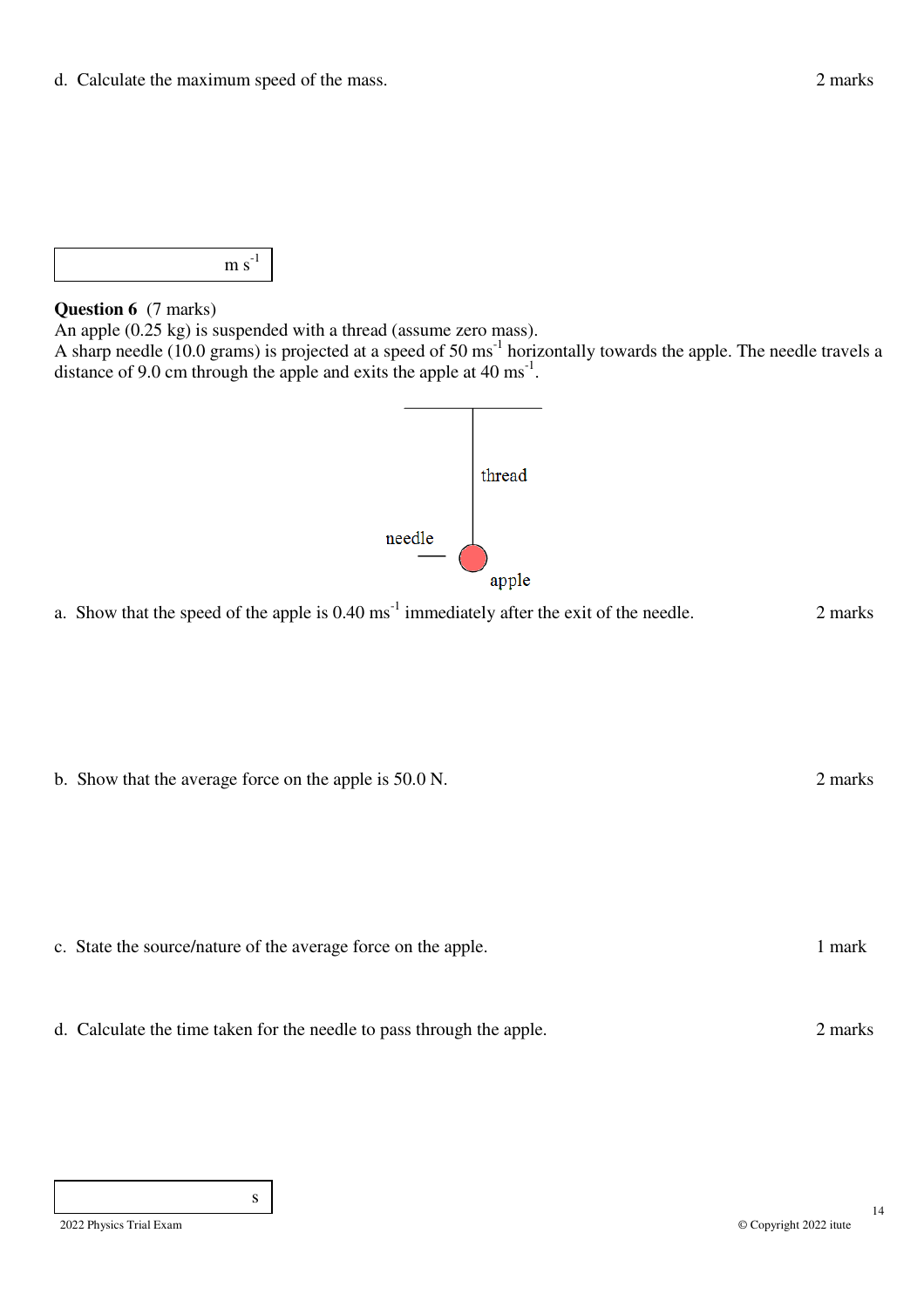#### **Question 7** (6 marks)

Two ohmic devices A (100 $\Omega$ ) and B (50 $\Omega$ ) are connected in parallel as shown in the diagram below. The circuit is powered by an AC source of 240 V rms.

The resistance per metre of the connecting wires in the circuit is  $0.05 \Omega$ .



a. Calculate the rms current in device B. 2 marks

A

b. Calculate the total power loss in the connecting wires. 2 marks 2 marks

W

c. Determine the total power of devices A and B. 2 marks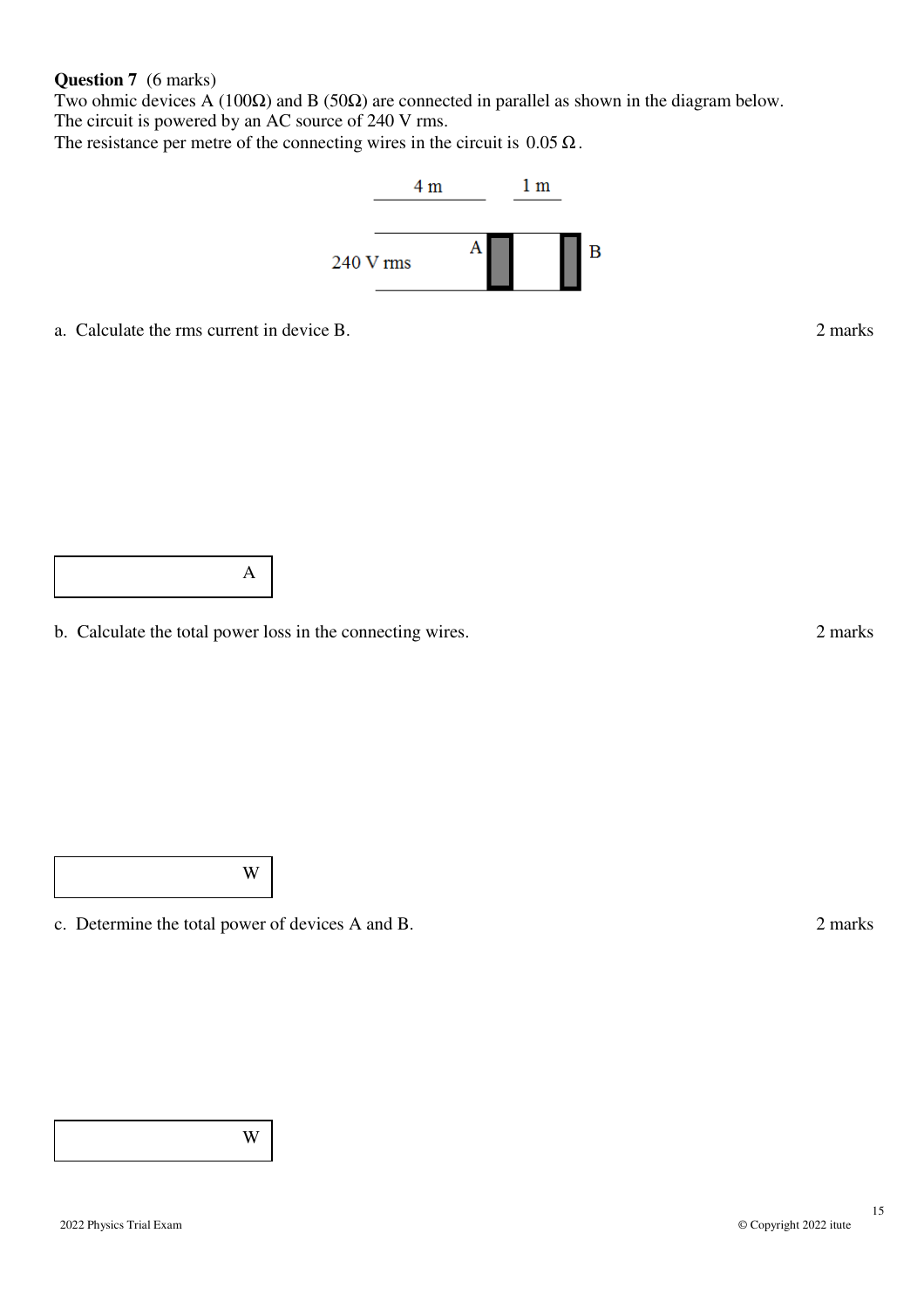# **Question 8** (6 marks)

A 75 kg person in a spacecraft departing Earth at  $2.7 \times 10^8$  m s<sup>-1</sup> measures 1.2 s as the time of travel.

a. Determine the time of travel of the 75 kg person measured by an Earth observer. 2 marks

s

# b. Determine the mass of the person in the spacecraft measured by an Earth observer. 2 marks

kg

c. Determine the distance travelled by the spacecraft measured by the Earth observer. 2 marks

m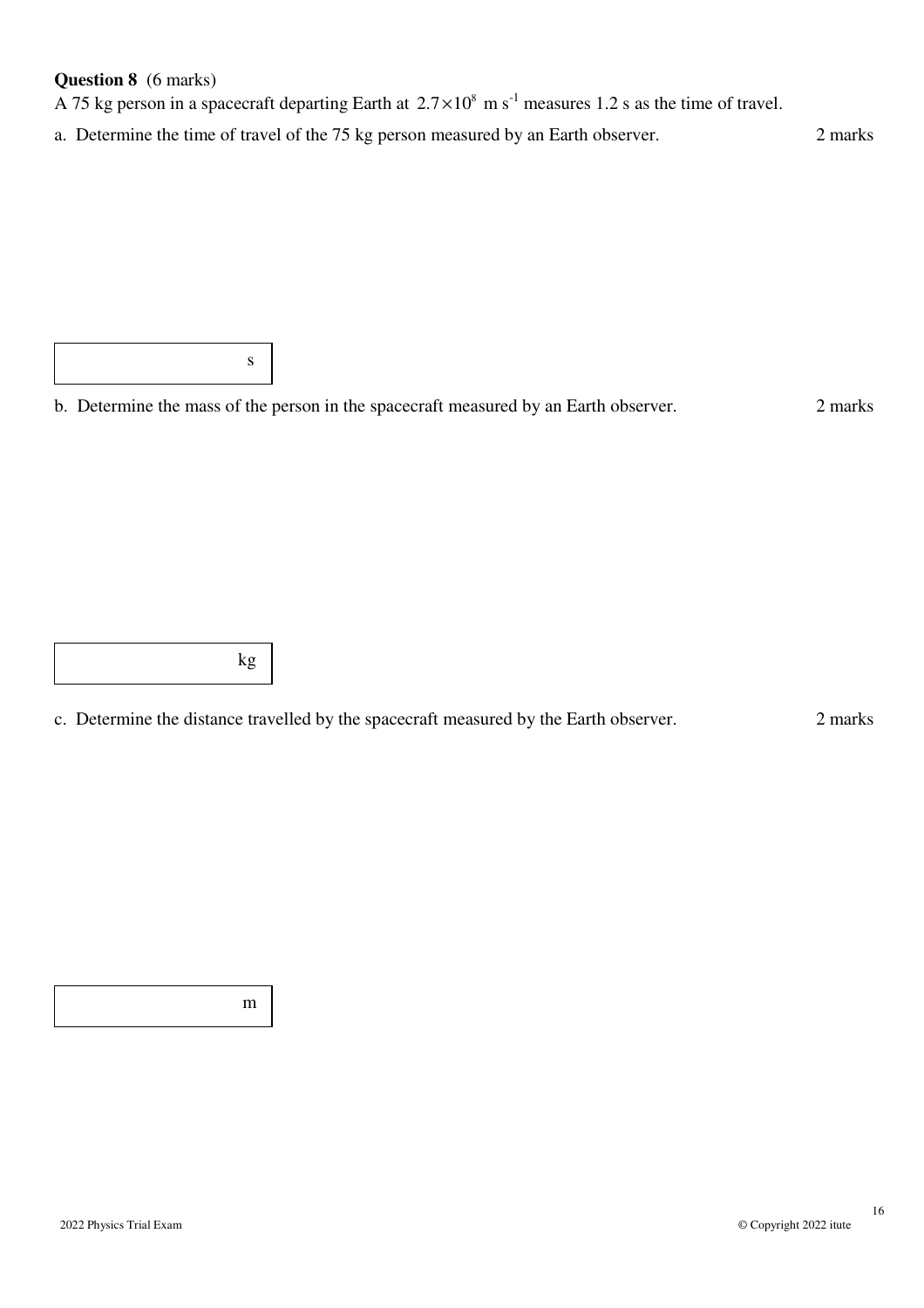#### **Question 9** (7 marks)

Circular surface waves are generated by two dippers (sources) dipping into water at the same frequency of 10 Hz. The depth of water is uniform.

The interference pattern is shown in the diagram below.

Distance  $S_2A$  is 1.05 m approximately.



a. Estimate the speed of the water waves. 2 marks

 $\text{ms}^{-1}$ 

b. Estimate the difference between distances  $S_1B$  and  $S_2B$ .

2 marks

m

c. Suggest 3 ways to increase the number of nodal lines in the interference pattern. 3 marks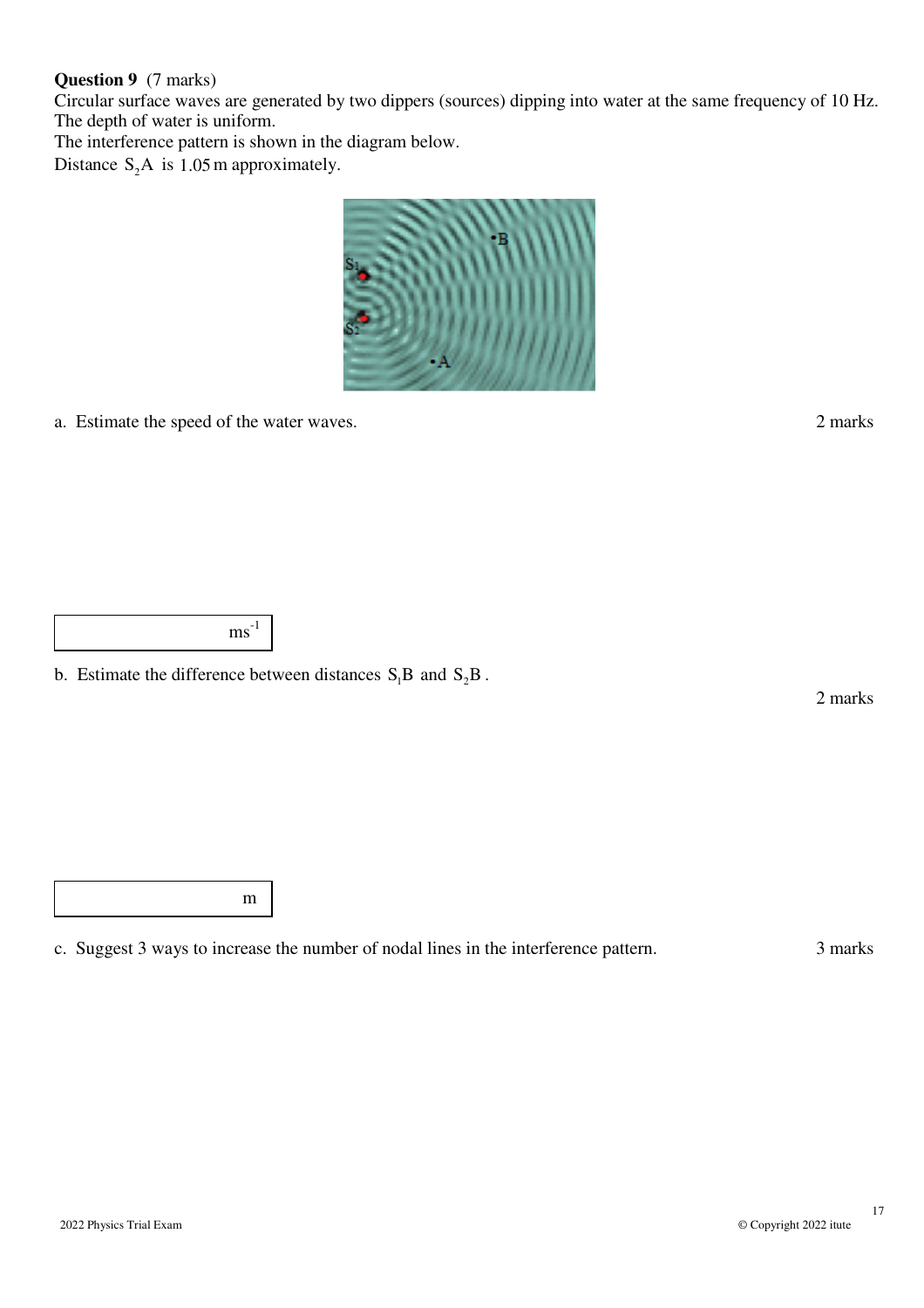# **Question 10** (7 marks)

Assume zero air resistance.

A 0.20 kg object is projected at  $\theta$ <sup>o</sup> to the horizontal ground. It reaches a maximum height of 10 m at a speed of 5.0 m s<sup>-1</sup>. It has a speed of 11 m s<sup>-1</sup> at certain point of its flight.

a. Determine the height of the object above the ground when it has a speed of  $11 \text{ m s}^{-1}$ . 2 marks

m

b. Determine the time when the object travels at  $11 \text{ m s}^{-1}$  on its downward flight. 3 marks

c. Determine the angle of projection  $\theta^{\circ}$ . 2 marks

s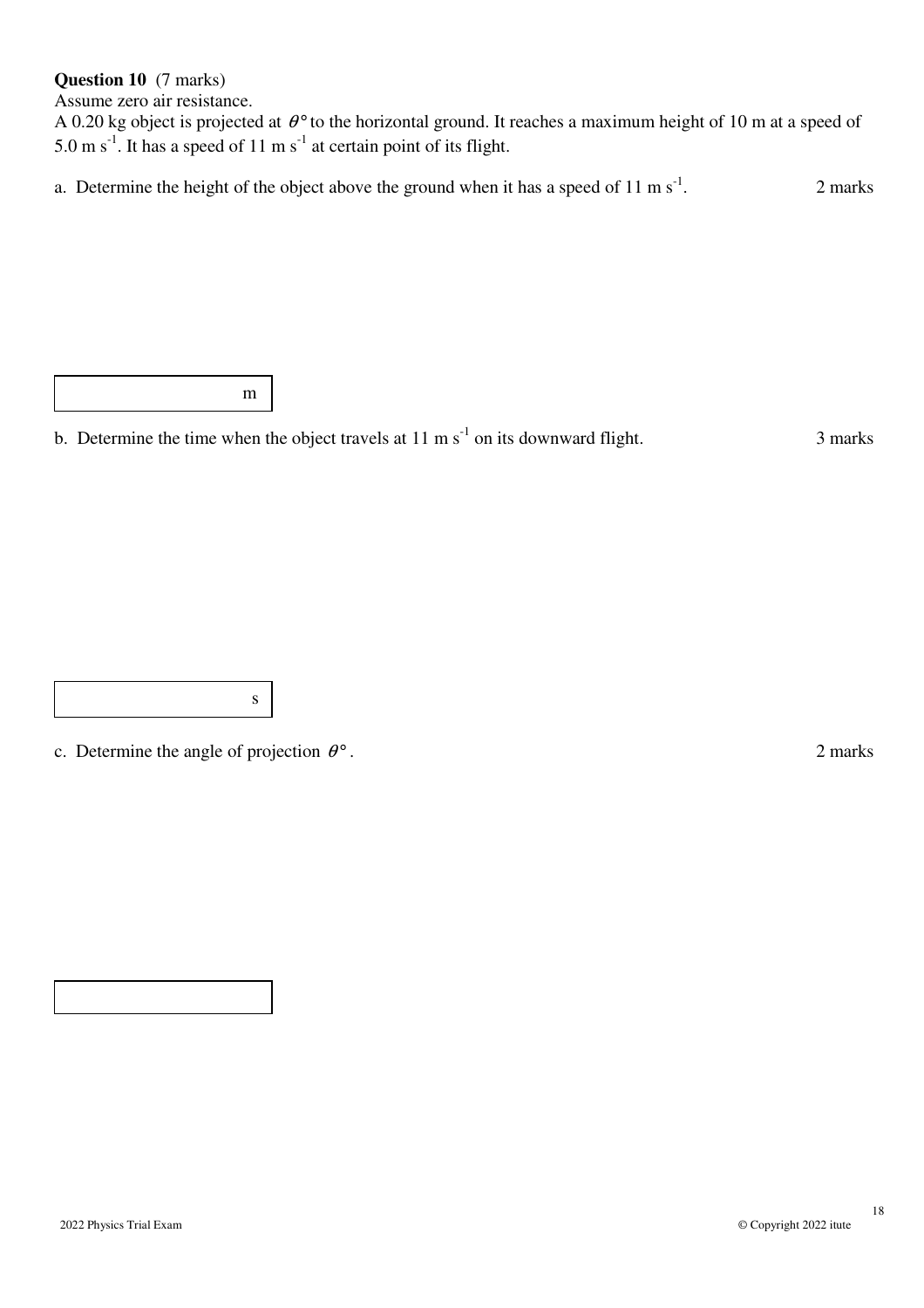#### **Question 11** (7 marks)

The diagram below shows a two-chair swing ride. Neglect the mass of the cables and treat the chair and person as one particle.

Particle A has a mass of 60 kg. The cable holding Particle A makes 40° with the vertical during rotation.



| a. Draw arrows on the diagram above to show the forces on Particle A. | 1 mark |
|-----------------------------------------------------------------------|--------|
|-----------------------------------------------------------------------|--------|

b. Determine the tension in the cable holding Particle A during rotation. 2 marks

N

c. Determine the time to complete one revolution by Particle A. 3 marks

s

d. Particle B has a mass of 80 kg. The cable holding Particle B makes  $\phi^{\circ}$  with the vertical during rotation. Find the value of  $\phi$ . 1 mark

Γ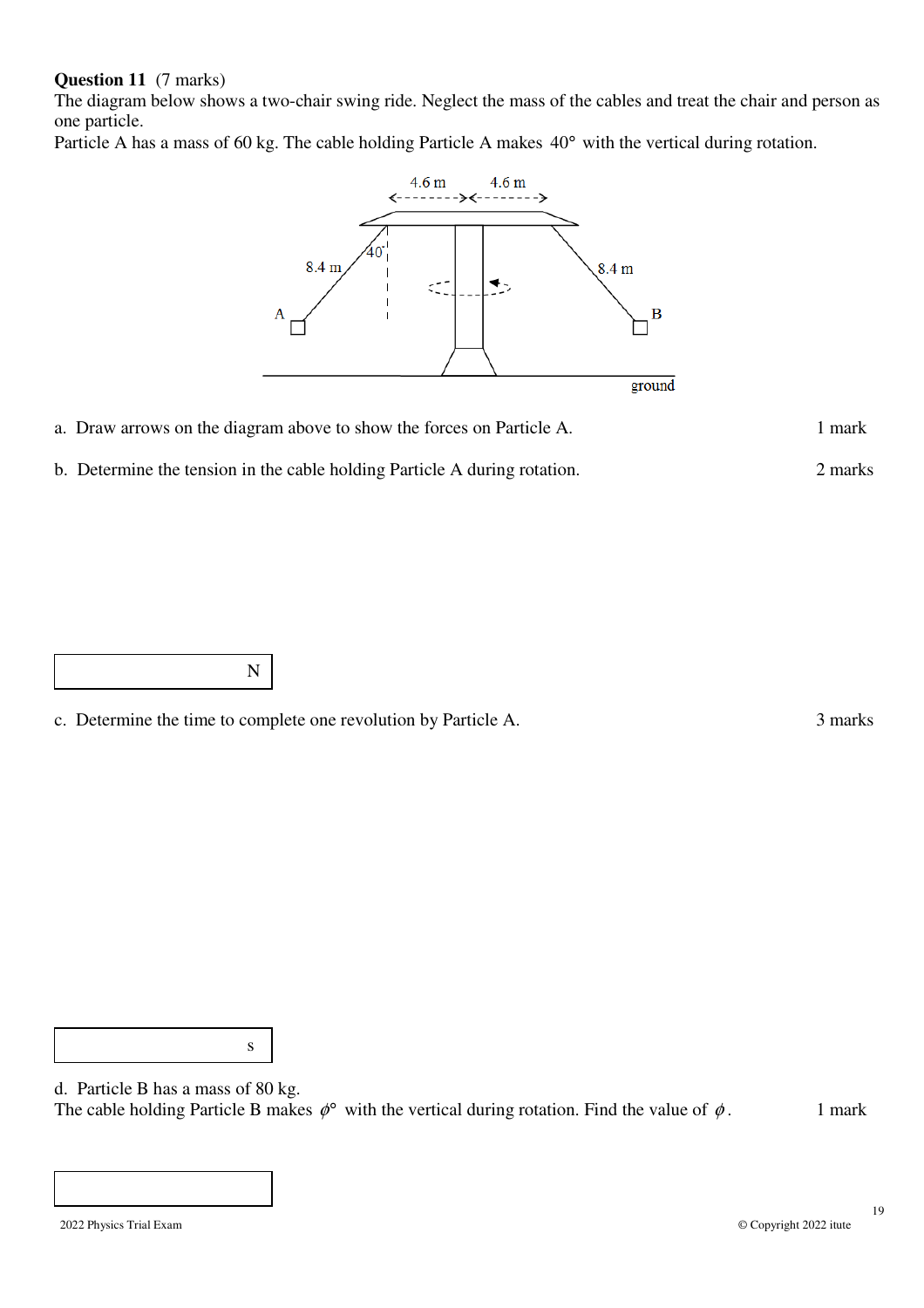#### **Question 12** (3 marks)

Electrons are emitted when a monochromatic light ray ( $\lambda = 410$  nm) is directed at a piece of metal. The threshold frequency of light for photoemission is  $6.5 \times 10^{14}$  Hz.

a. Determine the work function of the metal. 1 mark

J

b. Determine the **range** of kinetic energy of the photoelectrons. 2 marks

J

#### **Question 13** (3 marks)

Two stretched wires (1 m and 3 m long) vibrate at the same frequency of 21 Hz. The 1-metre wire and the 3-m wire vibrate at the first and third harmonics respectively.

a. Determine the value of  $\frac{\text{wave speed in the 1 m wire}}{1 \cdot 1 \cdot 2 \cdot 2 \cdot 2}$ . wave speed in the 3 m wire

b. Determine the frequency of the fifth harmonic of the 3 m wire. 1 mark

Hz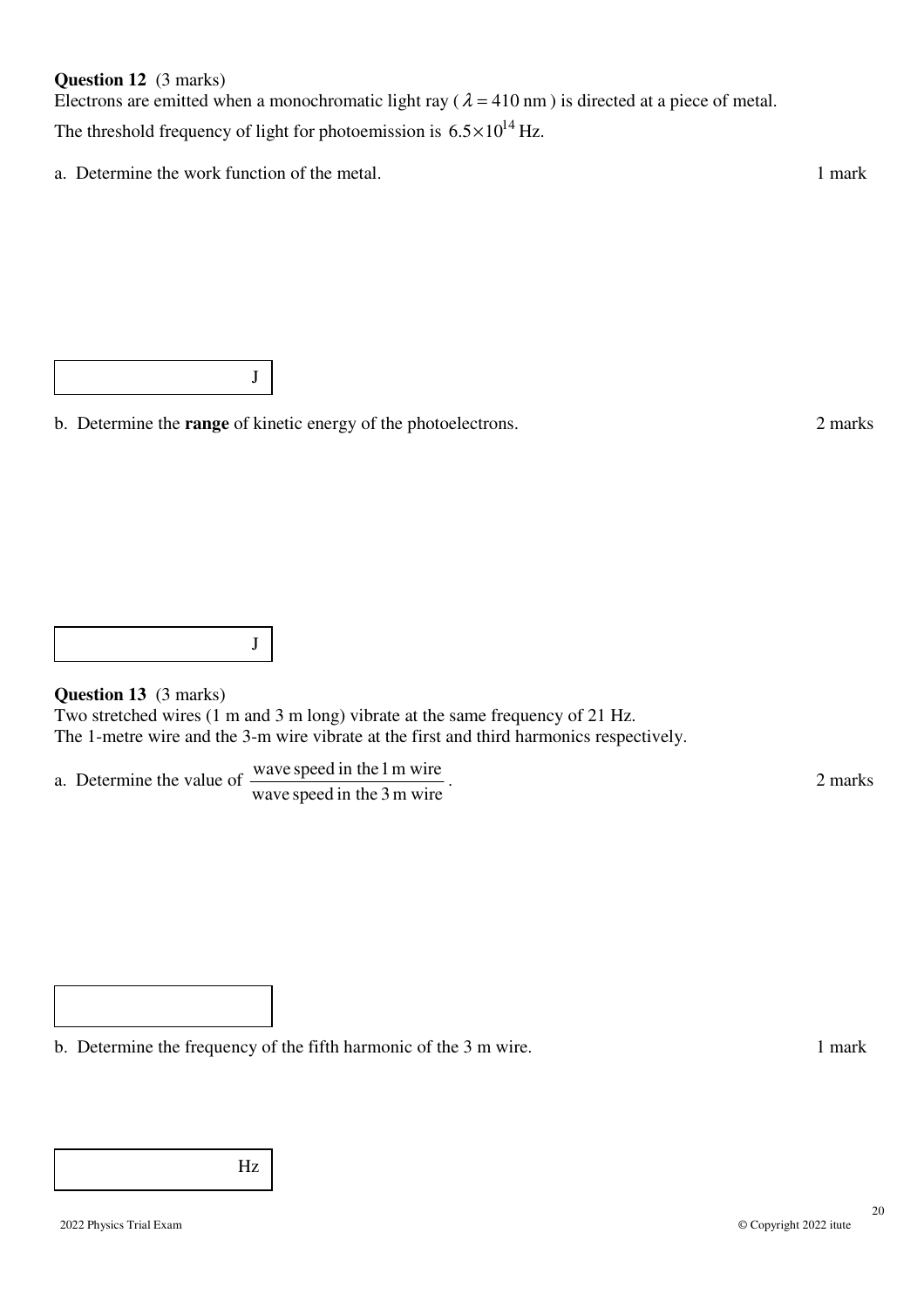#### **Question 14** (3 marks)

Neutron diffraction is used to study the structure of crystalline solids. In such a study, neutrons of the same energy are directed at a polycrystalline powder. Typical separation between atoms in a crystal is 0.1 nm. Neutron mass ≈  $1.67 \times 10^{-27}$  kg

Estimate the speed of the neutrons to produce a clear diffraction pattern. 3 marks

 $m s<sup>-1</sup>$ 

#### **Question 15** (5 marks)

A diffraction pattern is formed over time by passing photons from a dim light source through a tiny opening. The number of photons emitted by the source in one second is estimated to be  $10^6$ .

a. Estimate the average separation between photons. 1 mark

m

b. The diffraction pattern demonstrates the wave-particle duality of photons. Explain. 2 marks

c. Explain how the diffraction pattern can be used to demonstrate Heisenberg's uncertainty principle. 2 marks